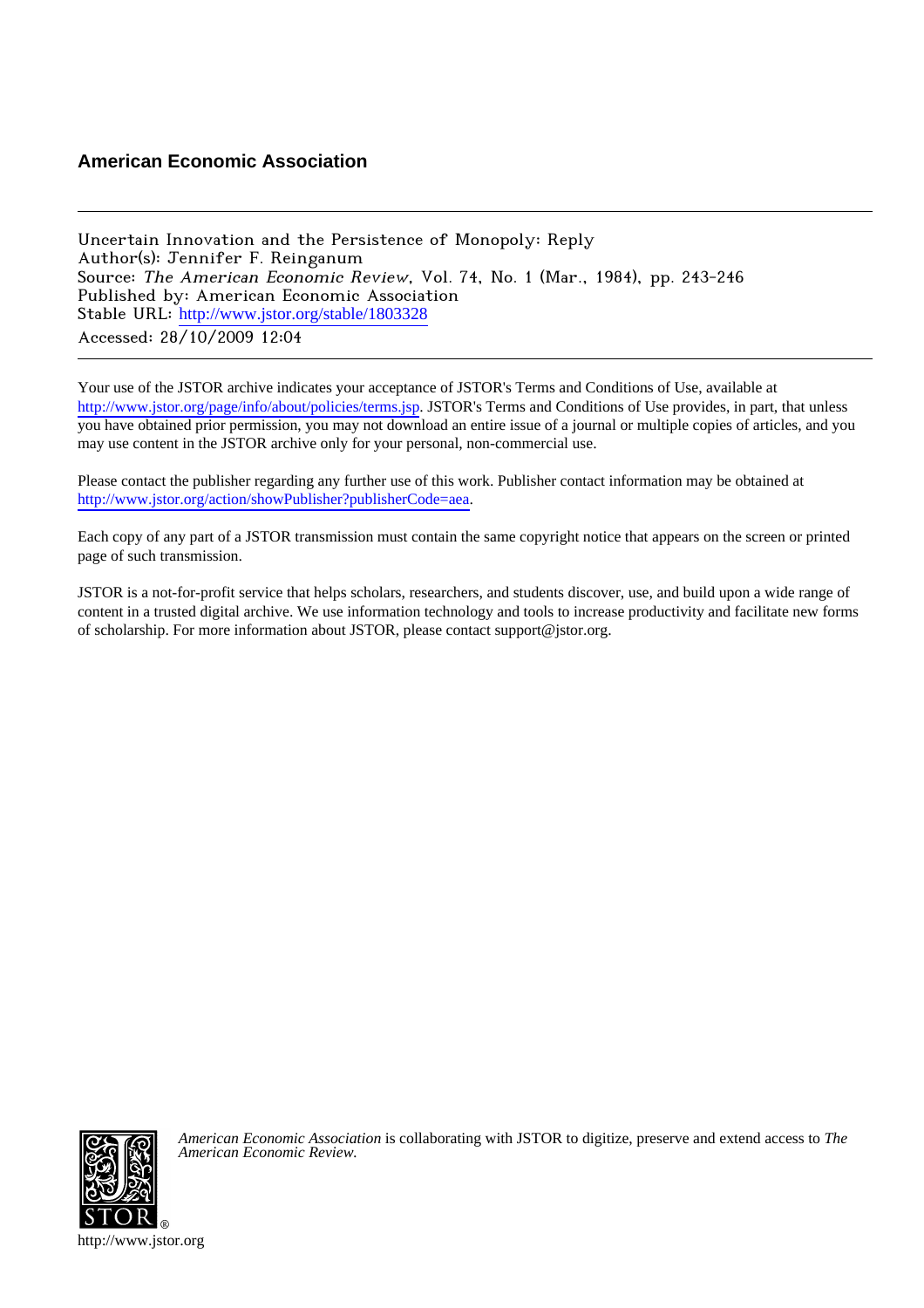# **Uncertain Innovation and the Persistence of Monopoly: Reply**

**By JENNIFER F. REINGANUM\*** 

**In my 1983 article in this Review, I reported results (based upon a stochastic model of invention) which were at variance with those (based upon a deterministic model of invention) reported previously in 1982 by Richard Gilbert and David Newbery (hereafter G-N).** 

**In their comment, G-N claim that the differences in our respective results arise not due to the presence or absence of uncertainty, as I suggested, but due to (in my model) 1) a different assumption about the timing of moves in the R&D game, 2) the absence of free entry, and 3) assumed diseconomies in the management of the firm. The model in my paper was intentionally highly simplified, eschewing the issues of fixed costs and free entry, because the point was simple and intuitive. The point was not that preemption-or a weaker notion, stochastic preemption-would never occur. Nor did I claim that a deterministic invention process was either necessary or sufficient for preemption. My point was simply that when uncertainty is introduced into the G-N deterministic bidding model, the equilibrium outcome is quite different: in the deterministic model, the monopolist persists with probability one, while in the stochastic model, the**  monopolist will suffer entry-not just with **positive probability-but with probability greater than one-half. Thus their conclusions regarding the likelihood of persistence are highly sensitive to the assumption of a deterministic invention process. Of course, this is not to say that their conclusions (or mine) are not equally sensitive to other modeling assumptions. In the sequel, I will examine the role of alternative assumptions regarding** 

**\*Division of Humanities and Social Sciences, California Institute of Technology, Pasadena, CA 91125. The financial support of the National Science Foundation is gratefully acknowledged.** 

**the order of play, free entry, and managerial diseconomies.** 

#### **I. The Order of Play**

**There is no explicit discussion in G-N's 1982 article regarding the order of play in the game. However, indirect evidence tends to point toward simultaneous moves. For instance, " the strategy space for each firm is restricted to the research and development expenditure on product 2 and the price(s) the firm charges for the product(s) it sells" (p. 516). That is, monopolist and entrants alike each pick an investment level; in a sequential-move game, entrants would select a best-response function.1** 

**Moreover, G-N assert that their model is formally equivalent to a particular type of auction model in which firms enter bids for the innovation; the winning bidder must then spend the amount of its bid on R&D. This is essentially a first-price auction with complete and perfect information. It turns out that in this framework, there is no need to specify timing conventions at all. It is easy to show that the simultaneous-move equilibrium is identical to the equilibrium specified by G-N.2 Thus, regardless of the sequential or simultaneous nature of the bidding, the equilibrium outcome is the same. The agent with the highest valuation (in this case the incumbent monopolist) wins; however, the winner needs to pay only (a tiny bit more than) the amount of the next-highest valuation.** 

**'In a related model, Partha Dasgupta and Joseph Stiglitz explicitly assume a leader-follower structure; they state that "active firms work on the reaction function of potential entrants; i.e., entertain von Stackelberg conjectures regarding their behavior" (1980, p. 10).** 

**2Technically, if we think of this as a first-price auction, then both the sequential-move and simultaneousmove equilibria are really "epsilon-equilibria," since there is no minimum winning bid.**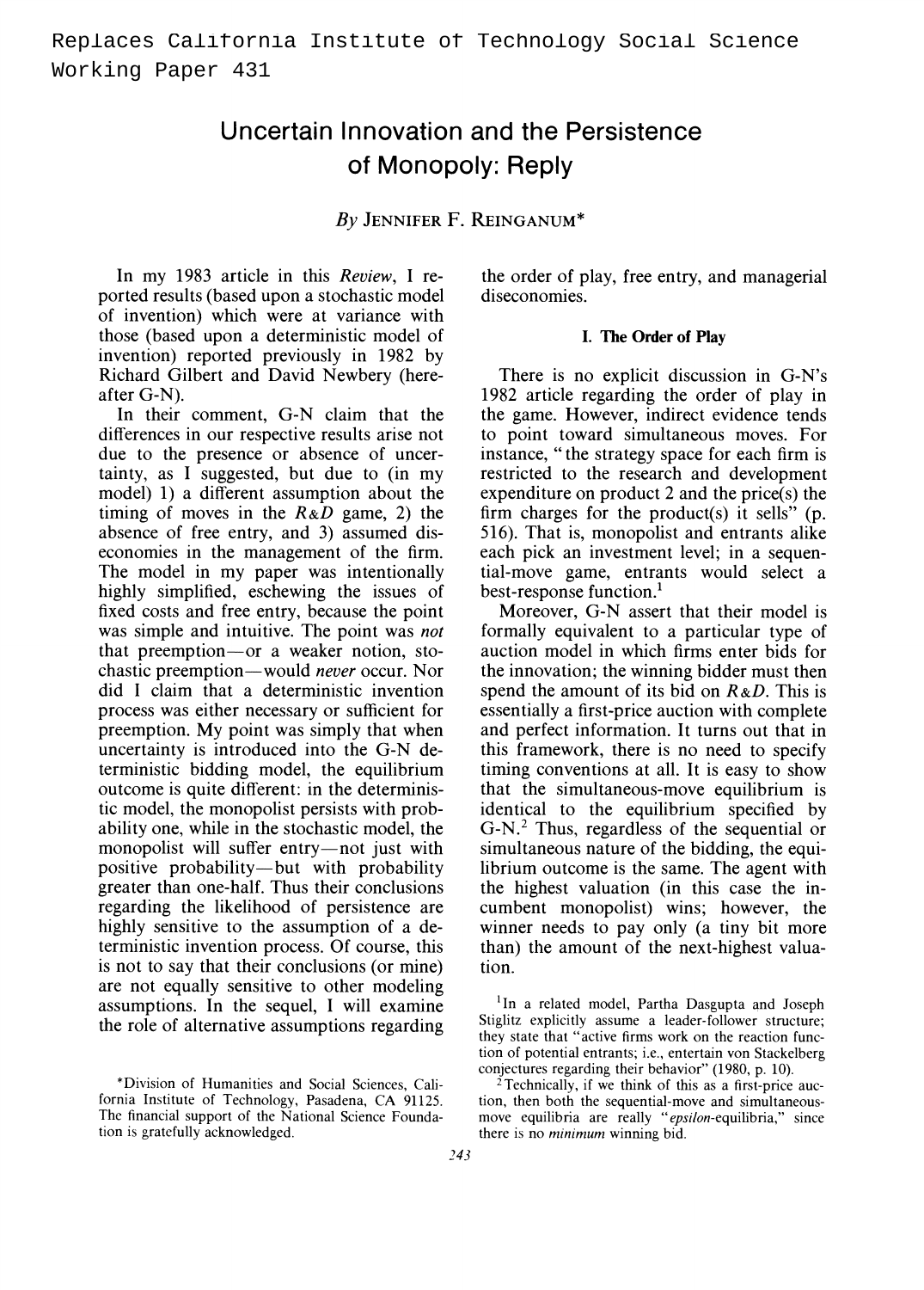**Thus it is perfectly reasonable to compare G-N's bidding model with a stochastic invention model in which firms move simultaneously. However, in evaluating their conjectures about the effects of uncertainty on their model, it is important to keep in mind their (implicit) sequential-move assumption. I will postpone until Section IV my comments on the appropriateness of the sequential-move framework.** 

#### **II. Unrestricted Entry**

**Gilbert and Newbery emphasize that their**  model includes free entry,<sup>3</sup> that mine doesn't, **and that this is (at least in part) responsible for our differing results. The issue of free entry is a red herring. In their original paper they claim that free entry is not crucial to their result (and, indeed, it isn't). Immediately following their main argument, they state that ".... the same argument holds if competition for the patent is less intense, so that the potential entrant anticipates positive profits instead of the zero profits implied by [free entry]" (pp. 516-17). Moreover, in their model it is only the most efficient challenger which provides any competition for the incumbent; theirs may as well be a twofirm model.** 

**Nevertheless, consider what happens in my model if one adds fixed costs and allows unrestricted entry (obviously both must be added at once; due to the assumption of decreasing returns to investment, with no fixed costs the number of firms is infinite). The fixed cost, denoted F, does not affect equilibrium flow investment, only whether or**  not the challenger firm plays. Since  $F = 0$ **implies infinitely many firms, and since the equilibrium challenger payoff with n firms can be shown to be decreasing in n (see my forthcoming paper), for any n one can find**  an  $F_n$  such that only the incumbent and *n* **challengers want to play. For one challenger,**  this fixed cost is  $F_1 = V^C(x_1^*, x_2^*)$ . When *n* **challengers play, the results are even stronger; now the incumbent firm invests less than each challenger. Thus its probability of per-** sisting as a monopolist is less than  $1/n$ . **Thus unrestricted entry can easily be accommodated without any weakening of my results.** 

#### **III. Managerial Diseconomies**

**"Managerial diseconomies exist if the monopolist cannot conduct a research program or production plan as efficiently as any rival" (G-N, 1982, p. 518). This would not ordinarily seem to rule out decreasing returns to scale in the invention technology, as long as both incumbent and challengers alike are subject to the same decreasing returns. Actually, G-N want to say that if no managerial diseconomies exist, then the monopolist is as efficient as all rivals put together. Essentially, one needs to be able to run parallel R&D projects at no worse than constant returns to scale. Gilbert and Newbery "extend" my model to a number of parallel projects without including a fixed cost per project. Since this leads to an infinite number of parallel projects, they impose arbitrary upper bounds on the number of projects which may be undertaken by the incumbent and by challengers, and then discuss what happens when these bounds are differentially relaxed. In my earlier paper I reported results based on a model with parallel projects; the details of this model are available in an unpublished technical appendix. My own extension involved a fixed cost of K per project, and a flow cost, or research intensity, on each project. For simplicity, let the intensity be fixed at x, yielding**  hazard rate  $h = h(x)$ , and let  $n<sub>I</sub>$  and  $n<sub>C</sub>$ **denote the number of parallel projects chosen by the incumbent and the challenger, respectively. The payoff functions now take the forms4** 

$$
V^{I}(n_{I}, n_{C})
$$
  
= 
$$
[n_{I}h\Pi(c) + n_{C}h\pi_{I}(c) + R - n_{I}x]
$$
  

$$
\angle[r + n_{I}h + n_{C}h] - n_{I}K
$$

**'The present value of profits to a monopolist using**  the new technology with unit cost c are  $\Pi(c)$ , capital**ized profits to the incumbent and entrant if the entrant** 

**<sup>3</sup>I interpret the term "free entry" as meaning unrestricted, but not necessarily costless, entry.**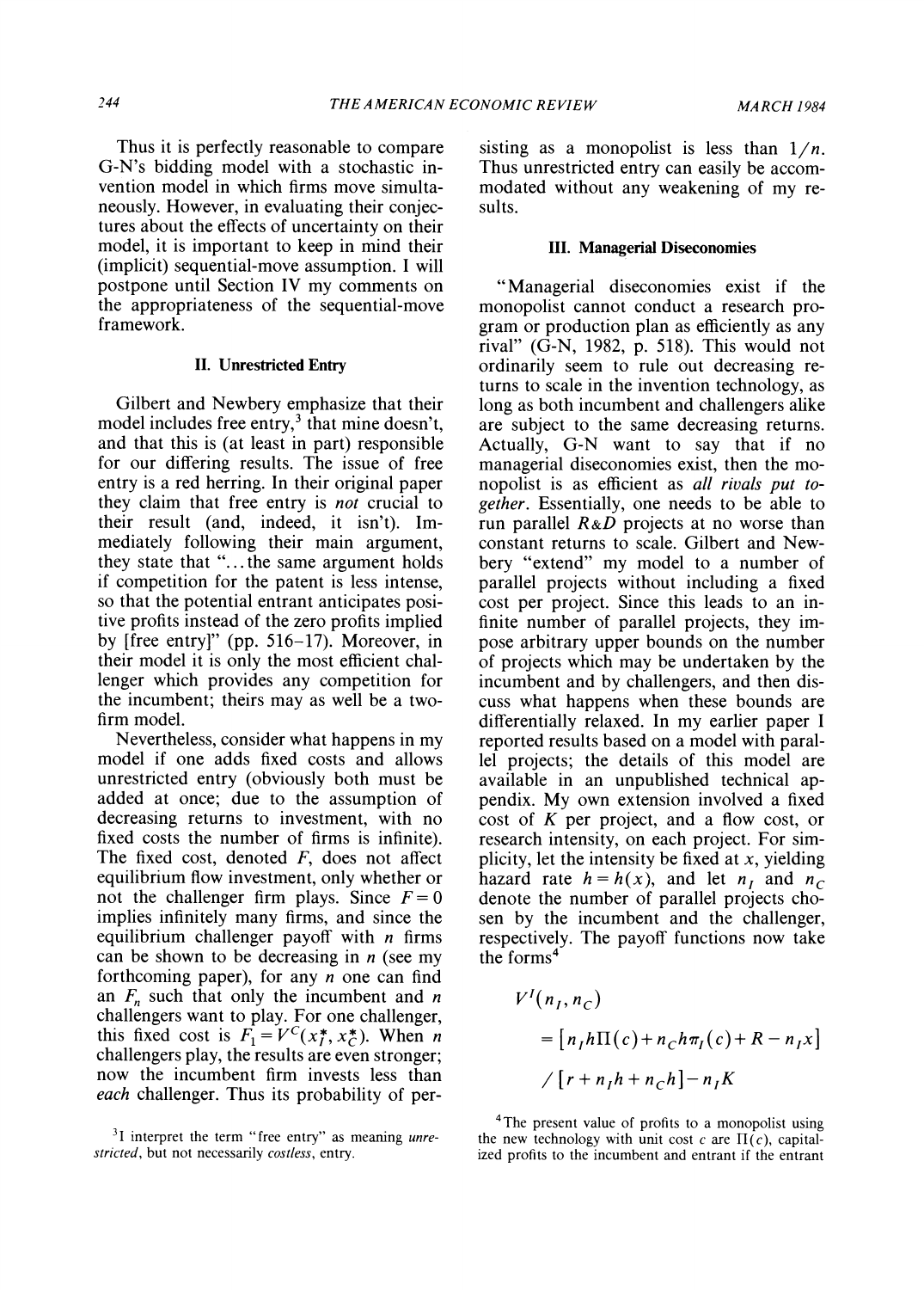and 
$$
V^C(n_I, n_C) = [n_C h \pi_C(c) - n_C x]
$$
  
\n
$$
/[r + n_I h + n_C h] - n_C K,
$$

where it is assumed that  $h\Pi(c)-x>0$ , so **that the challenger has at least a chance at positive profits if the innovation is drastic.**  Differentiating  $V^i$  with respect to  $n_i$ ,  $i = I, C$ **and simplifying yields the following necessary conditions at an interior Nash equi**librium  $(n_l^*, n_c^*)$ .

(1) 
$$
\[ r + n_{C}^{*}h \] [ h\Pi(c) - x ]
$$

$$
- h \Big[ n_{C}^{*}h\pi_{I}(c) + R \Big] - KB^{2} = 0
$$

$$
(2) \quad [ r + n_{I}^{*}h] [ h\pi_{C}(c) - x] - KB^{2} = 0,
$$

where  $B = r + n_h^*h + n_c^*h$ .

**PROPOSITION 1: If the innovation is drastic**  and  $R > 0$ , then  $n_I^* < n_C^*$ ; that is, the in**cumbent conducts fewer parallel projects than the challenger.** 

#### **PROOF:**

If the innovation is drastic, then  $\Pi(c)$  =  $\pi_c(c)$  and  $\pi_l(c) = 0$ . Combining equations **(1) and (2) yields** 

(3) 
$$
(n_C^* - n_I^*)[h\Pi(c) - x] = R.
$$

Since  $h\Pi(c)-x>0$ , equation (3) requires that  $n^* = n^*$ .

**Again, a simple continuity argument establishes that there is an open set of technologies which are not drastic, but for which Proposition 1 remains valid.5** 

#### **IV. Conclusions**

**Gilbert and Newbery have argued that alternative assumptions regarding the conditions of entry, economies of scale and the order of play (and not uncertainty) are responsible for the differences in our respective results concerning the persistence of monopoly. It seems clear from the above discussion that at least the first two of these alternatives can be accommodated with no effect on the results. The models outlined in my original paper and in the preceding pages herein all describe circumstances in which, were the invention process deterministic, the incumbent would persist as the monopolist. But in the stochastic formulation, the incumbent enjoys a lower marginal benefit to invention than does the challenger when the innovation is drastic, or nearly so. Consequently, the incumbent invests less than the challenger and, on average, entry occurs.** 

**All of my analysis is based upon interior Nash equilibria; that is, ones in which the challenger actually participates. Gilbert and Newbery object to assumptions which allow for the possibility of (or even guarantee) interior equilibria, saying that one cannot examine preemption and entry deterrence in such a framework. I think this takes an extremely narrow view of preemption and entry deterrence. When it is impossible to credibly preempt or deter entry with probability one, it still makes sense to ask whether stochastic preemption or stochastic entry deterrence are prevalent features of an industry. That is, are potential entrants discouraged on average from participating, or do they participate to a lesser extent than they would in the absence of the incumbent's strategic behavior?** 

**I will concede that alternative assumptions regarding the order of play will typically yield different equilibrium results (G-N's deterministic bidding model is one example in which the order of play is of no consequence). But I do question the appropriateness of G-N's assumed order of play, and the attribution of the undesirable consequences to the patent system. In their comment, G-N extend their own model to the case of uncertainty, making explicit their sequential-move** 

**patents the new technology are**  $\pi_l(c)$  **and**  $\pi_c(c)$ **, respectively. Current flow revenues to the incumbent are denoted R. An innovation is drastic if it would drive the**  incumbent from the market; i.e., if  $c \le c_0$  where  $c_0$  is the maximum level of unit cost such that  $\pi_I(c) = 0$ . In the **interest of brevity, the reader is referred to my 1983 article for more complete definitions and the derivation of payoff functions.** 

**<sup>5</sup>Assuming that success in R&D is a function of fixed rather than flow costs, Richard Freeman (1982) finds that a single domestic entrant will conduct more parallel projects than an incumbent foreign monopolist. Thus this result does not depend upon the fixed vs. flow specification of costs.**